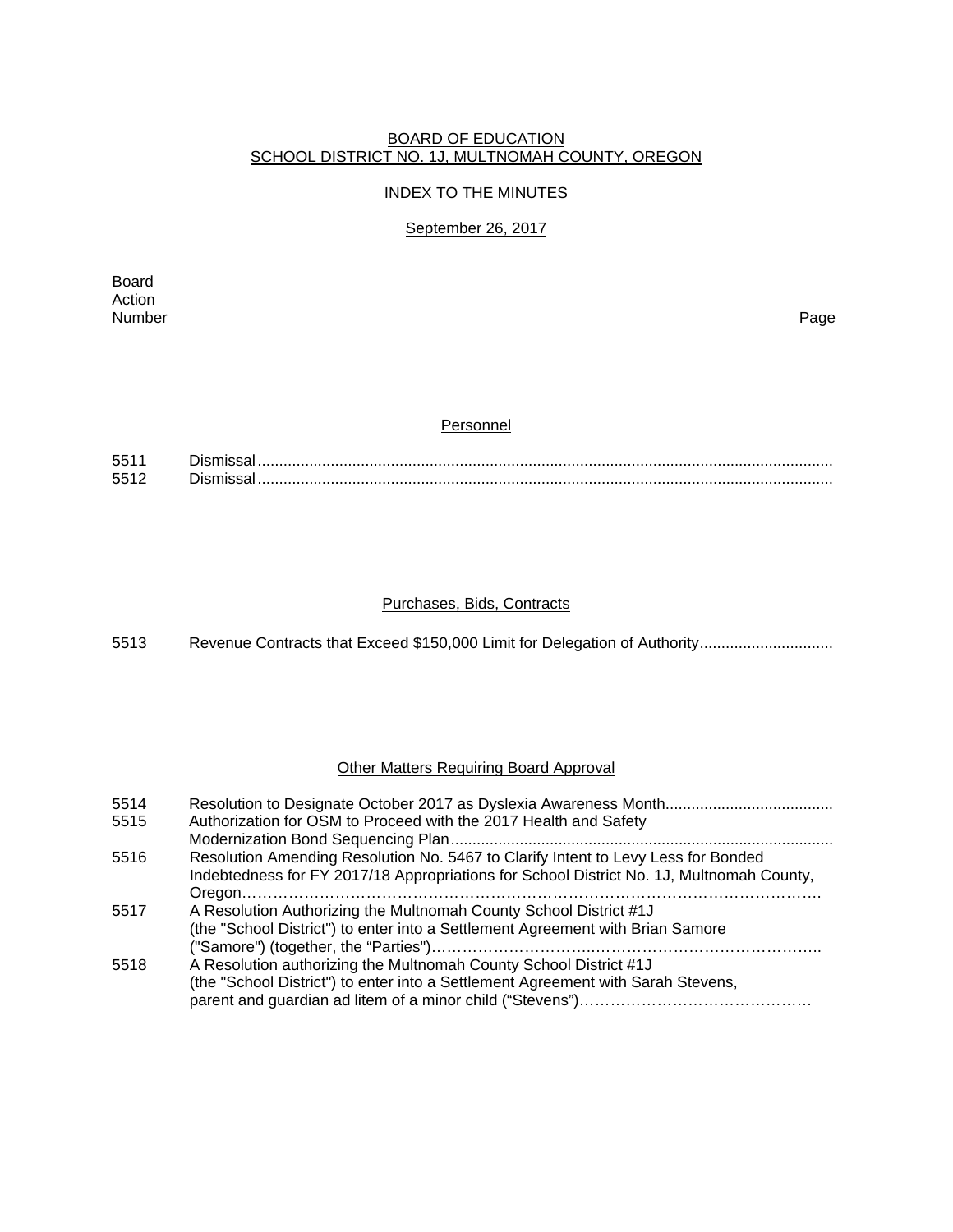## **Personnel**

The Interim Superintendent RECOMMENDED adoption of the following items:

### Numbers 5511 and 5512

Director Bailey moved and Director Rosen seconded the motion to adopt the above numbered items. The motion was put to a voice vote and passed unanimously (6-yes, 0-no), with Director Kohnstamm absent and Student Representative Tran voting yes, unofficial.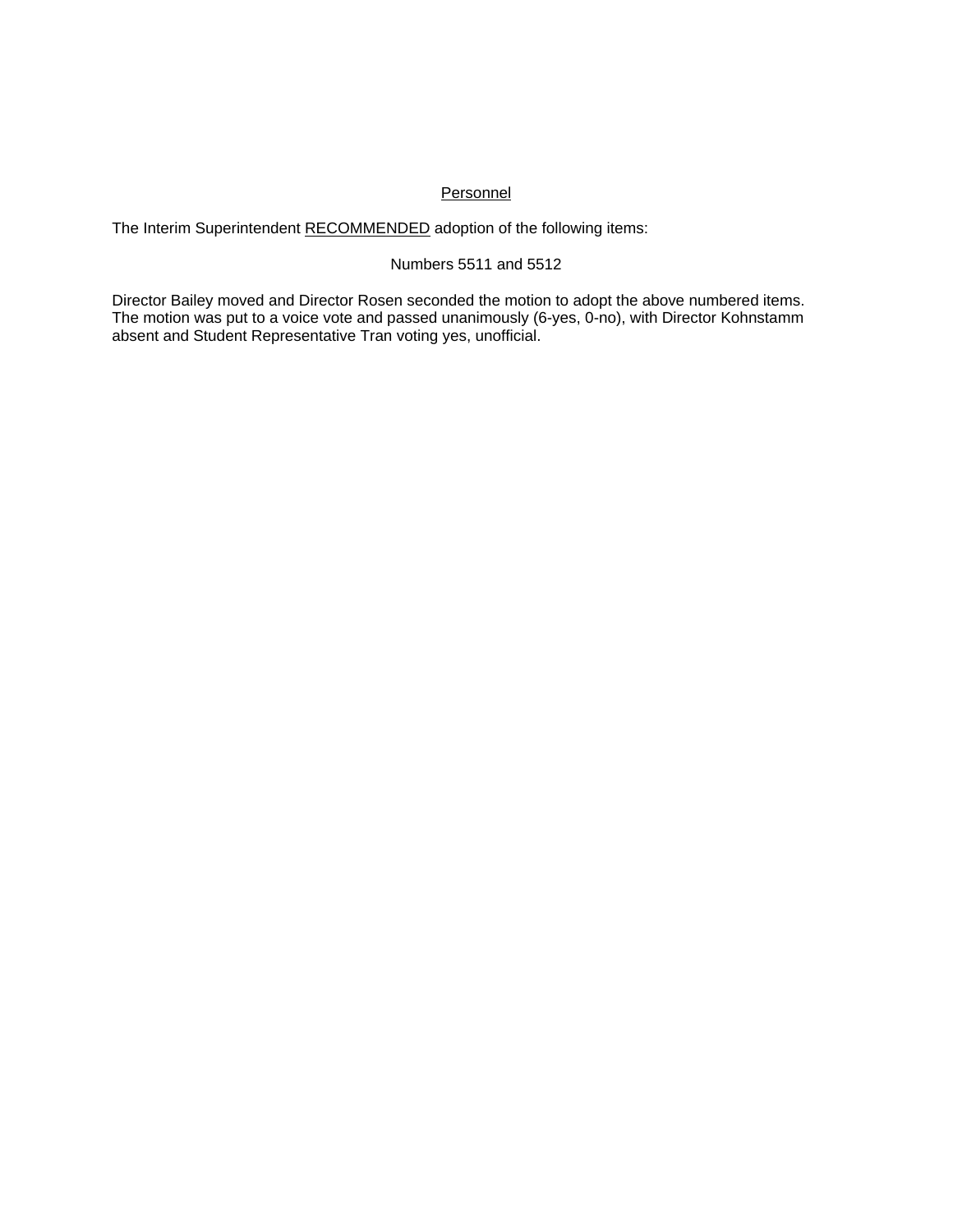### Dismissal

## **RESOLUTION**

- 1. On the advice of the Chief Human Resources Officer, the Superintendent recommends that the employee listed below be dismissed from employment.
- 2. The Board of Education accepts the Superintendent's recommendation and by this resolution discharges Shamara Bargeron, a probationary employee, under the provisions of ORS 342.835. The Human Resources Department is instructed to notify this individual of the discharge.

*K. Rogers* 

## **RESOLUTION No. 5512**

## **Dismissal**

# **RESOLUTION**

- 1. On the advice of the Chief Human Resources Officer, the Superintendent recommends that the employee listed below be dismissed from employment.
- 2. The Board of Education accepts the Superintendent's recommendation and by this resolution discharges Abigail Lenneberg, a probationary employee, under the provisions of ORS 342.835. The Human Resources Department is instructed to notify this individual of the discharge.

*K. Rogers*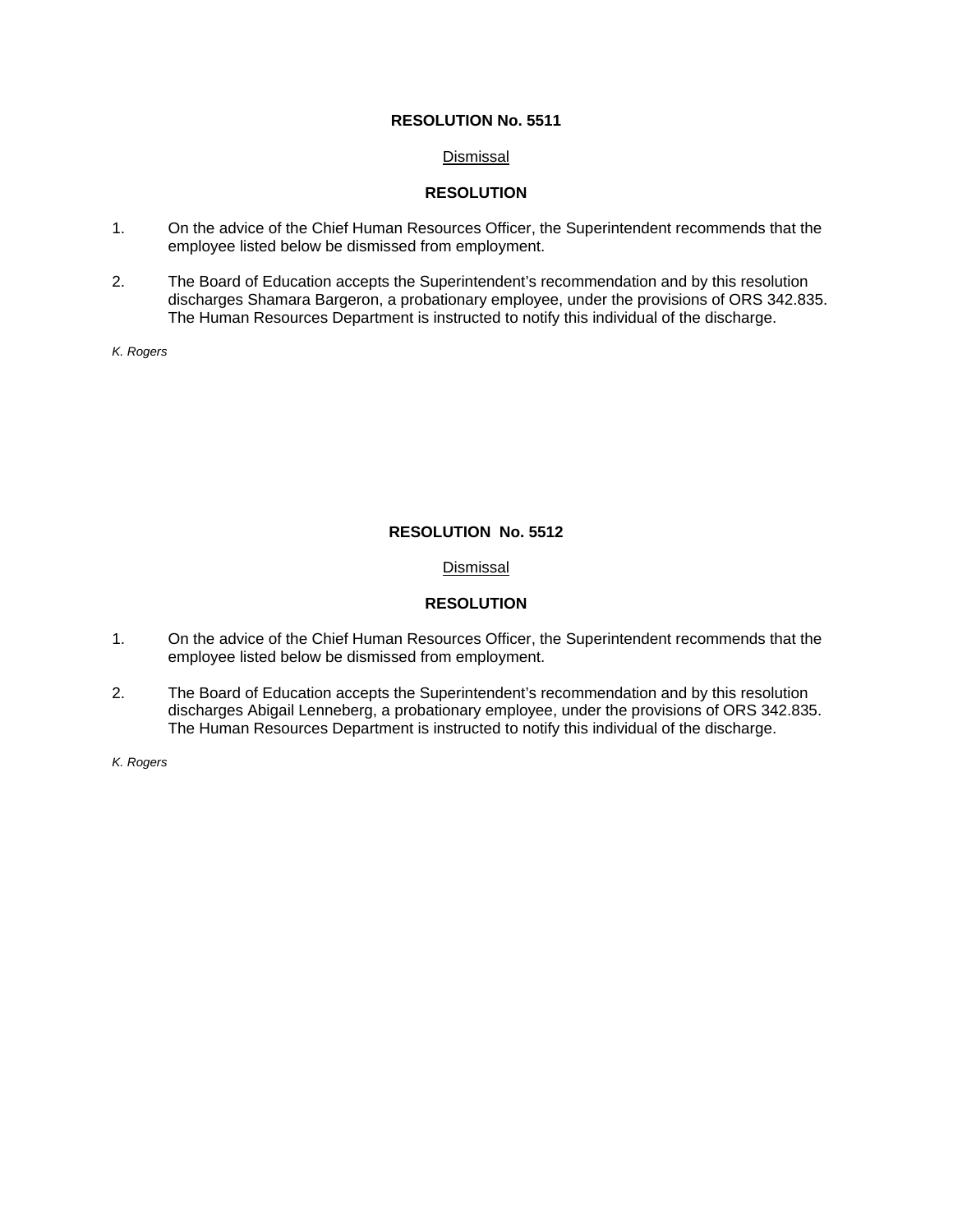#### Purchases, Bids, Contracts

The Interim Superintendent RECOMMENDED adoption of the following item:

#### Numbers 5513

Director Bailey moved and Director Rosen seconded the motion to adopt the above numbered items. The motion was put to a voice vote and passed unanimously (6-yes, 0-no), with Director Kohnstamm absent and Student Representative Tran voting yes, unofficial.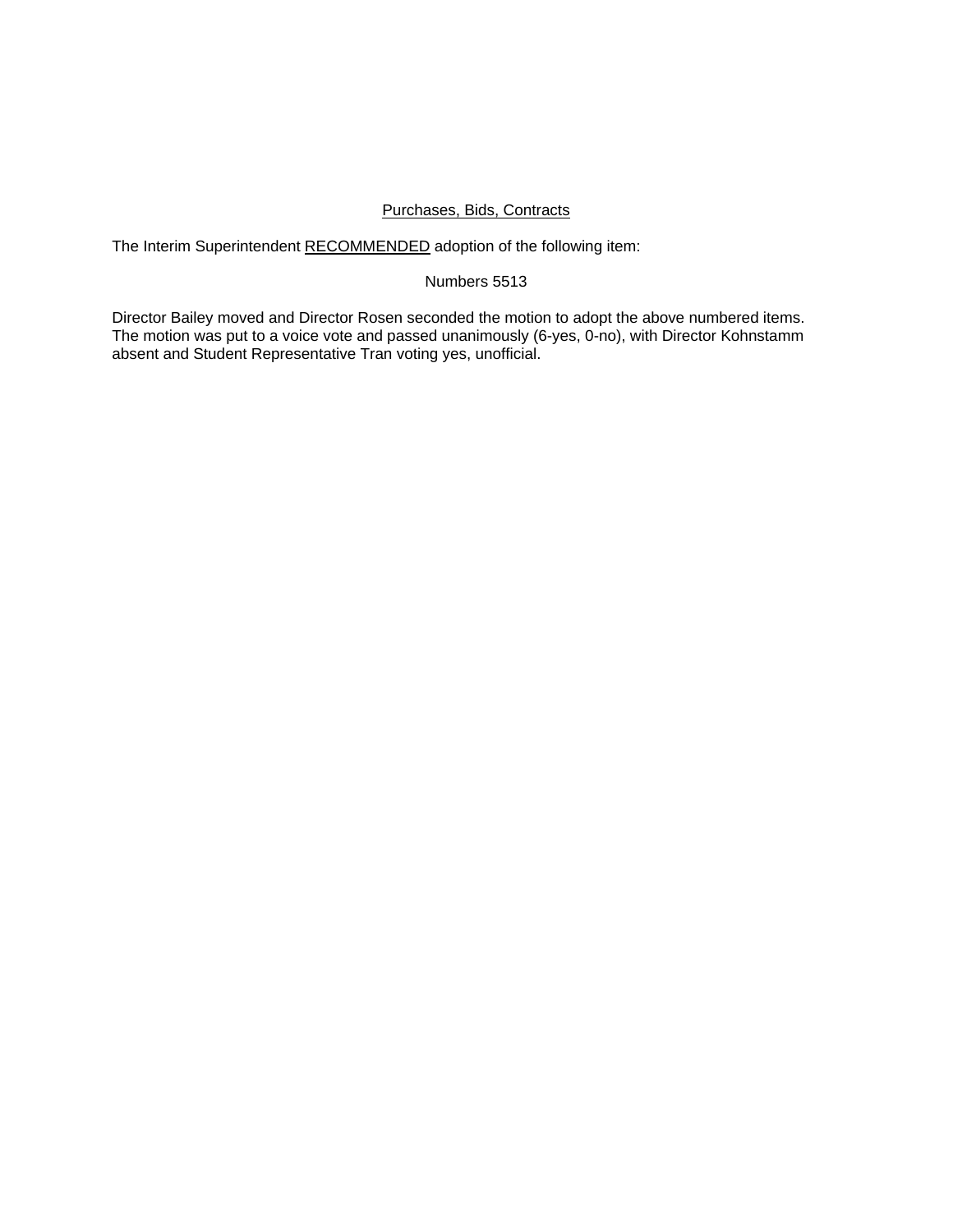#### Revenue Contracts that Exceed \$150,000 Limit for Delegation of Authority

### **RECITAL**

Portland Public Schools ("District") Public Contracting Rules PPS-45-0200 ("Authority to Approve District Contracts; Delegation of Authority to Superintendent") requires the Board of Education ("Board") to enter into and approve all contracts, except as otherwise expressly authorized. Contracts exceeding \$150,000 per contractor are listed below.

### **RESOLUTION**

The Superintendent recommends that the Board approve these contracts. The Board accepts this recommendation and by this resolution authorizes the Deputy Clerk to enter into the following agreements.

## **NEW REVENUE CONTRACTS**

No New Revenue Contracts

# **NEW INTERGOVERNMENTAL AGREEMENTS / REVENUE ("IGA/Rs")**

| Contractor                                | Contract<br>Term             | <b>Contract Type</b>                                       | <b>Description of Services</b>                                                                                                                        | Contract<br>Amount | Responsible<br>Administrator,<br><b>Funding Source</b>            |
|-------------------------------------------|------------------------------|------------------------------------------------------------|-------------------------------------------------------------------------------------------------------------------------------------------------------|--------------------|-------------------------------------------------------------------|
| North Clackamas<br><b>School District</b> | 7/1/17<br>through<br>6/30/18 | Intergovernmental<br>Agreement /<br>Revenue<br>IGA/R 65248 | Columbia Regional will provide<br>North Clackamas SD school<br>age classroom services for one<br>Deaf/Hard of Hearing regionally<br>eligible student. | \$231,650          | V. Truong<br>Dept. 5422<br><b>Fund 299</b><br>Project/Grant S0031 |

# **AMENDMENTS TO EXISTING REVENUE CONTRACTS**

No Amendments to Existing Revenue Contracts

*Y. Awwad*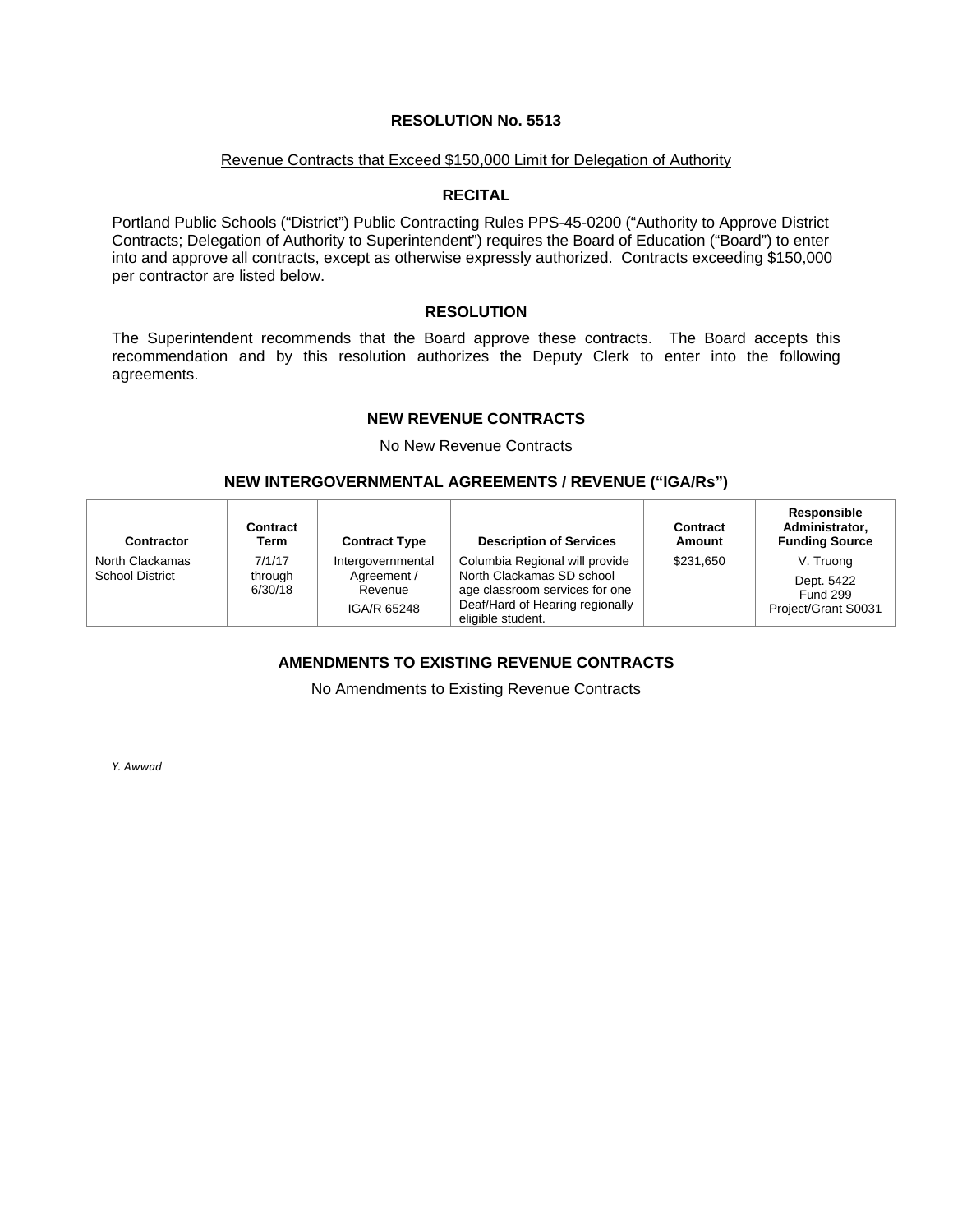### Other Matters Requiring Board Approval

The Interim Superintendent RECOMMENDED adoption of the following items:

### Numbers 5514 through 5518

During the Committee of the Whole, Director Esparza Brown moved and Director Bailey seconded the motion to adopt Resolution 5514. The motion was put to a voice vote and passed unanimously (6-yes, 0 no), with Director Kohnstamm absent and Student Representative Tran voting yes, unofficial.

During the Committee of the Whole, Director Bailey moved and Director Esparza Brown seconded the motion to adopt Resolution 5515. The motion was put to a voice vote and passed unanimously (6-yes, 0 no), with Director Kohnstamm absent and Student Representative Tran voting yes, unofficial.

Director Bailey moved and Director Rosen seconded the motion to adopt Resolutions 5516 through 5518. The motion was put to a voice vote and passed unanimously (6-yes, 0-no), with Director Kohnstamm absent and Student Representative Tran voting yes, unofficial.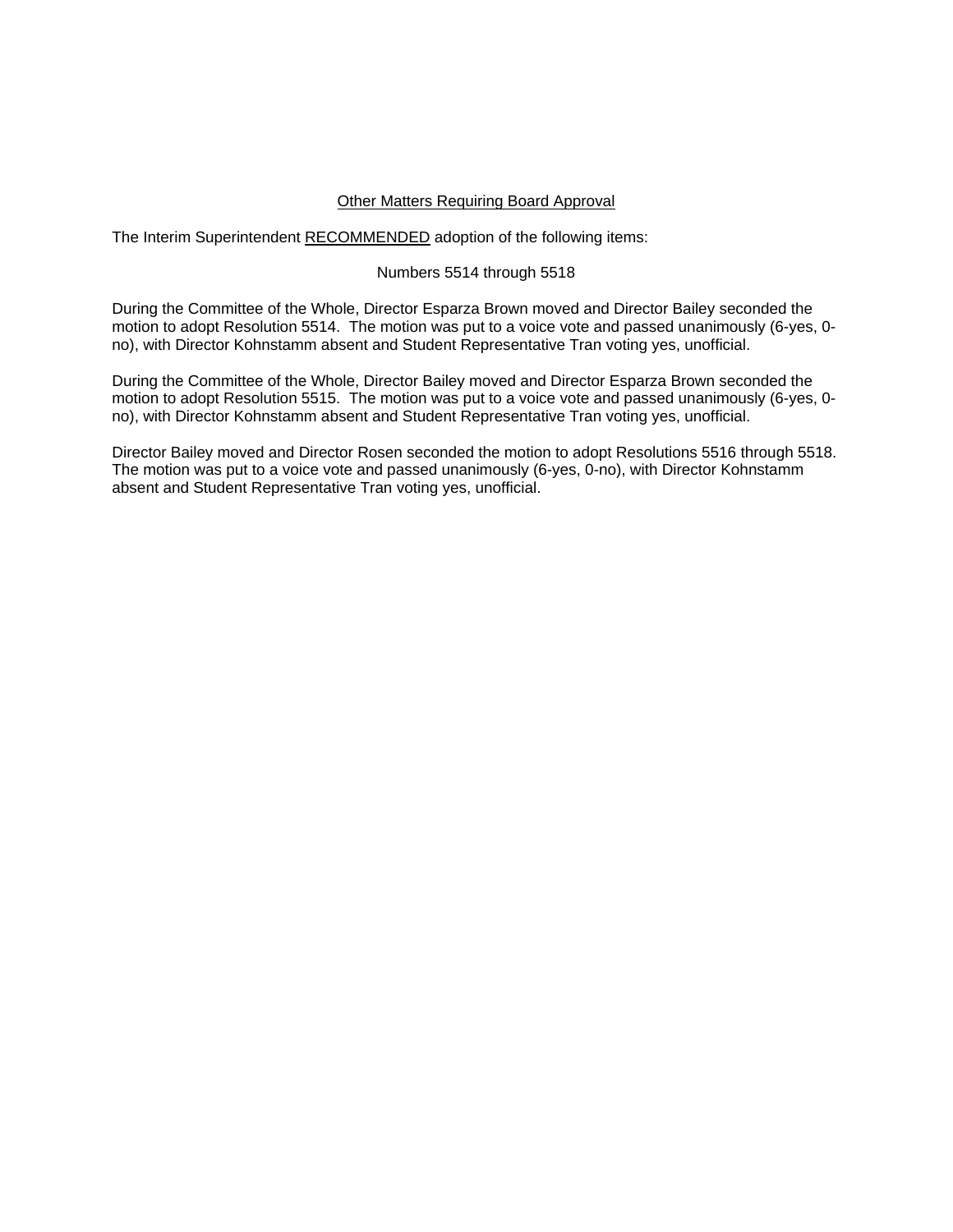#### Resolution to Designate October 2017 as Dyslexia Awareness Month

## **RECITALS**

- A. Dyslexia is defined as an unexpected difficulty in reading for an individual who is expected to be a better reader;
- B. Dyslexia is a difficulty in identifying or sequencing the individual sounds of spoken language, which affects the ability of an individual to speak, read, spell, and often learn a language;
- C. Dyslexia is the most common learning disability and affects 80 to 90 percent of all individuals with a learning disability;
- D. An individual with dyslexia may have weakness in decoding or reading fluency and may have strength in higher level cognitive functions, such as reasoning, critical thinking, concept formation, or problem solving;
- E. Great progress has been made in understanding dyslexia on a scientific level, including the epidemiology, cognitive and neurobiological bases of dyslexia;
- F. Effective reading instruction for all children and screening to identify students at risk for dyslexia, as well as supplemental reading support for students at risk, is critical to prevent reading problems;
- G. Early diagnosis of dyslexia is critical to ensure individuals with dyslexia receive focused, evidence based intervention. Correct identification and intervention provides students with dyslexia selfawareness and self-empowerment. Provision of necessary accommodations and instruction help to ensure school and life success.

#### **RESOLUTION**

The Portland Public Schools Board of Education recognizes that dyslexia has significant educational implications that must be addressed; and designates October 2017 as "Dyslexia Awareness Month".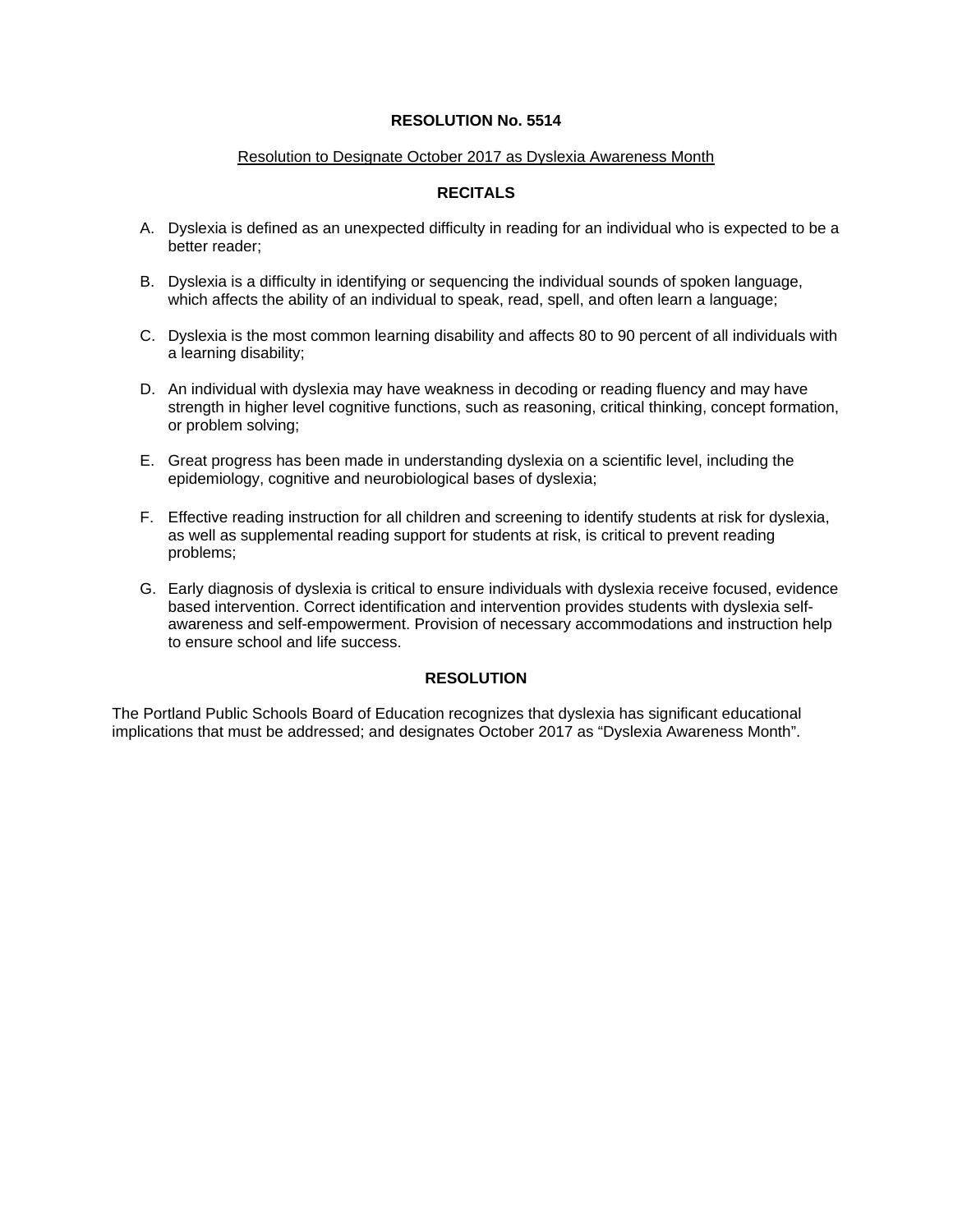#### Authorization for OSM to proceed with the 2017 Health and Safety Modernization Bond Sequencing Plan.

# **RECITALS**

- A. On February 28, 2017, the Board of Portland Public Schools, Multnomah County, Oregon also known as Multnomah County School District 1J ("PPS" or the "District") adopted a resolution authorizing submission to the voters of PPS on May 16, 2017, of a ballot measure authorizing PPS to issue general obligation bonds not exceeding \$790,000,000 to finance capital costs to improve health, safety, learning by modernizing, repairing schools, as described in the 2017 ballot measure. This resolution refers to costs that are eligible to be financed with bonds authorized by the 2017 ballot measure as "2017 Capital Costs."
- B. The election was duly and legally held on May 16, 2017 (the "2017 Bond Election") and the general obligation bonds were approved by a majority of the qualified voters of PPS voting at the election.
- C. On June 20, 2017 the Board of Portland Public Schools authorized a resolution accepting certification from Multnomah, Clackamas, and Washington Counties for May 16, 2017 voter approval of authorizing Portland Public Schools to issue up to \$790 million of General Obligation Bonds to improve learning by modernizing and repairing schools, including at least \$150 million to improve health, safety and accessibility.
- D. On June 13, 2017 the Board of Portland Public schools reviewed the proposed project sequencing plan for the Kellogg Middle School Replacement, Madison High School Modernization, Lincoln High School Replacement and Benson Polytechnic High School Modernization presented by the Office of School Modernization.
- E. On June 29, 2017 the Bond Accountability Committee reviewed the proposed project sequencing plan for the Kellogg Middle School Replacement, Madison High School Modernization, Lincoln High School Replacement and Benson Polytechnic High School Modernization presented by the Office of School Modernization.

## **RESOLUTION**

- 1. The Board hereby directs OSM to proceed with the completion of the Kellogg Middle School Replacement, Madison High School Modernization, Lincoln High School Replacement and Benson Polytechnic High School Modernization as outlined in the provided presentation, concurrent with the ongoing health, safety and accessibility improvements.
- 2. The target date for students to occupy the new Kellogg Middle School is August 2021.
- 3. The target date for students to occupy the modernized Madison High School is August 2022.
- 4. The target date for students to occupy the new Lincoln High School is August 2023.
- 5. The target date for students to occupy Phase 1 of the modernized Benson Polytechnic High school is August 2022.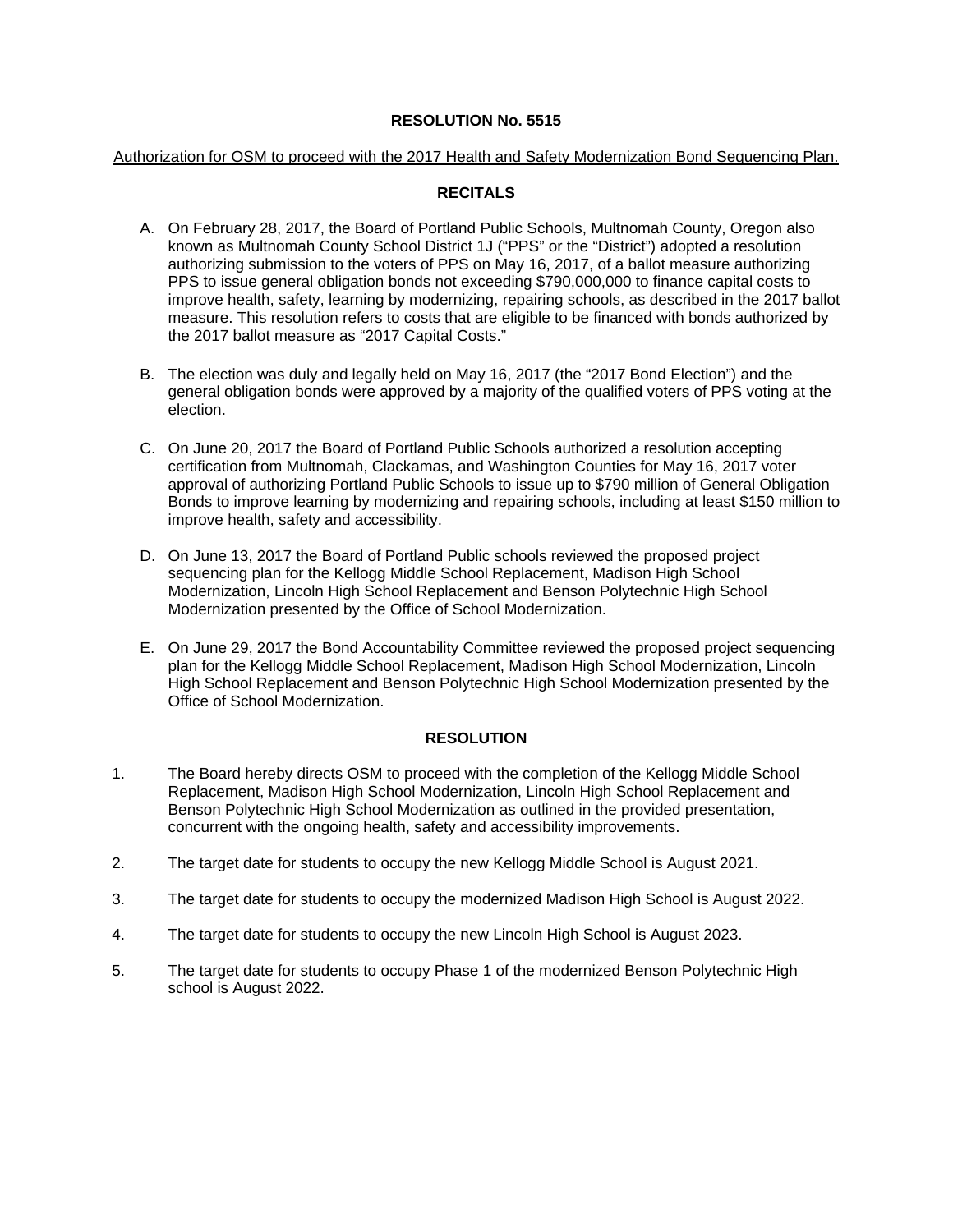- 6. The target date for students to occupy Phase 2 of the modernized Benson Polytechnic High school is August 2023.
- 7. The target date for students to occupy Phase 3 of the modernized Benson Polytechnic High school is August 2024.

*J. Vincent*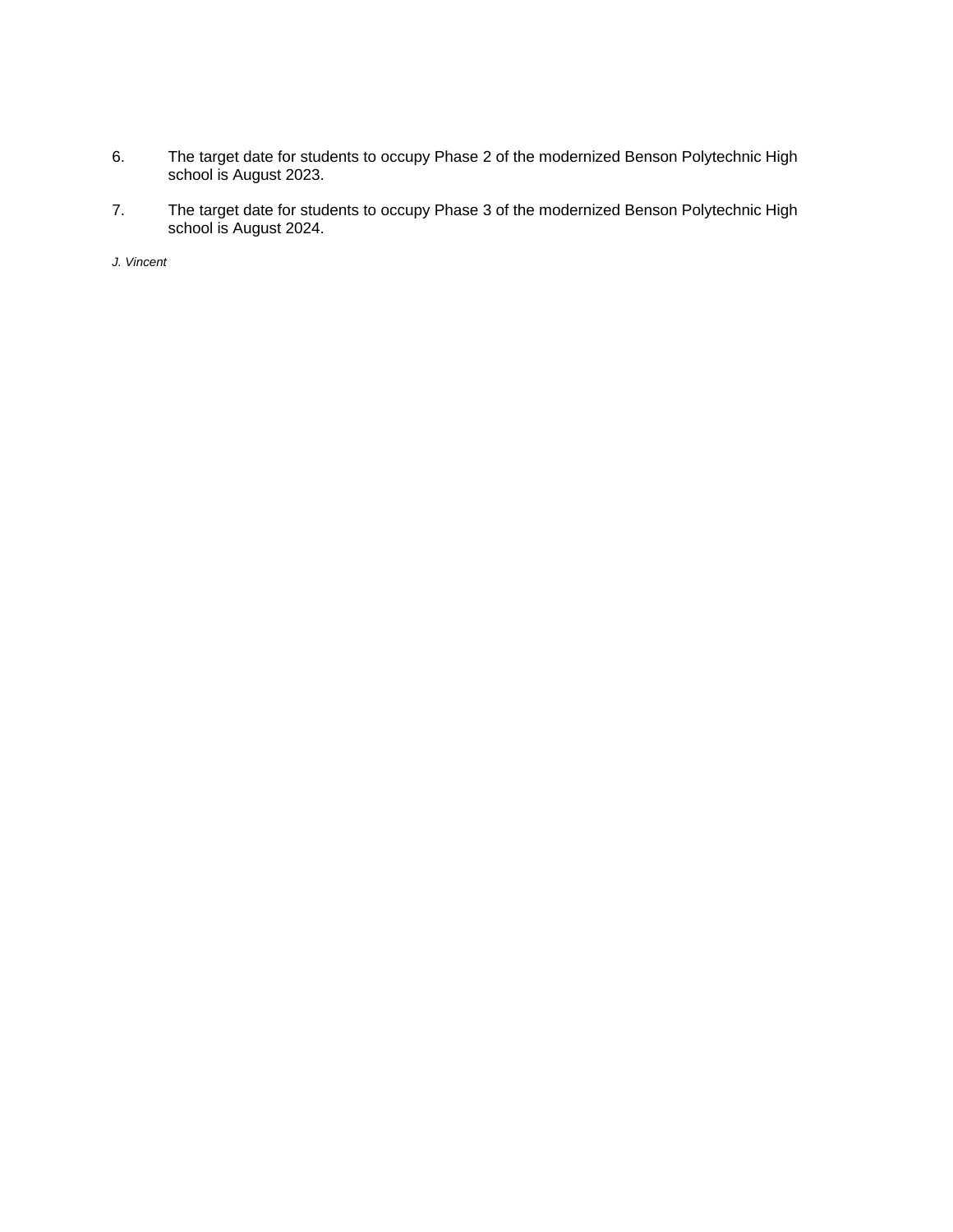### Resolution Amending Resolution No. 5467 to Clarify Intent to Levy Less for Bonded Indebtedness for FY 2017/18 Appropriations for School District No. 1J, Multnomah County, Oregon

#### **RECITALS**

- A. On May 23, 2017 the Board of Education ("Board"), by way of Resolution No. 5467 (Impose Taxes and Adoption of the FY 2017/18 Budget for School District No. 1J, Multnomah County, Oregon) voted to adopt an annual budget, impose taxes and categorize taxes for the Fiscal Year 2017/18 as required under Local Budget Law.
- B. Form ED-50 (Notice of Property Tax and Certification of Intent to Impose a Tax on Property for Education Districts) is used by school districts, ESDs, and community colleges to certify the district's property taxes to the County Assessor(s). This form is due to be filed on July 15 of the Fiscal year, however, ORS 310.060 allows taxing districts to request an extension of time to certify taxes for good and sufficient reasons.
- C. Resolution No. 5467 section 3(c) and 4 established the levy amounts for bonded indebtedness to be imposed and excluded from limitation in the amount of **\$124,300,000**. Due to the timing of the June adoption of the FY2017/18 Budget, and the sale and close of District's General Obligation Bonds in August, this amount was an estimate.
- D. Piper Jaffray confirmed the sale and closure of PPS GO Bonds, Series 2017A & 2017B, on August  $10<sup>th</sup>$  2017. Actual values of the levy for bonded indebtedness were confirmed at **\$121,497,548.**
- E. On August  $24<sup>th</sup>$  2017, Portland Public Schools filed a revised ED-50 with constituent County Assessors in the amount of **\$121,497,548**

### **RESOLUTION**

1. Resolution No. 5467 is amended to reflect the following provisions:

Res. No. 5467 3(c) In the amount of *\$121,497,548* for exempt bonds.

Res. No. 5467 4. Taxes are hereby imposed and categorized as for tax year 2017/18 upon the taxable assessed value of all taxable property in the District, as follows:

|                         |  |  | <b>Education Limitation</b>                                  | <b>Excluded from Limitation</b> |
|-------------------------|--|--|--------------------------------------------------------------|---------------------------------|
| Permanent Rate Tax Levy |  |  | \$5.2781/\$1,000 of assessed valuation                       |                                 |
| Levy                    |  |  | Local Option Rate Tax \$1.9900/\$1,000 of assessed valuation |                                 |

Bonded Debt Levy *\$121,497,548*

*Z.Worthen*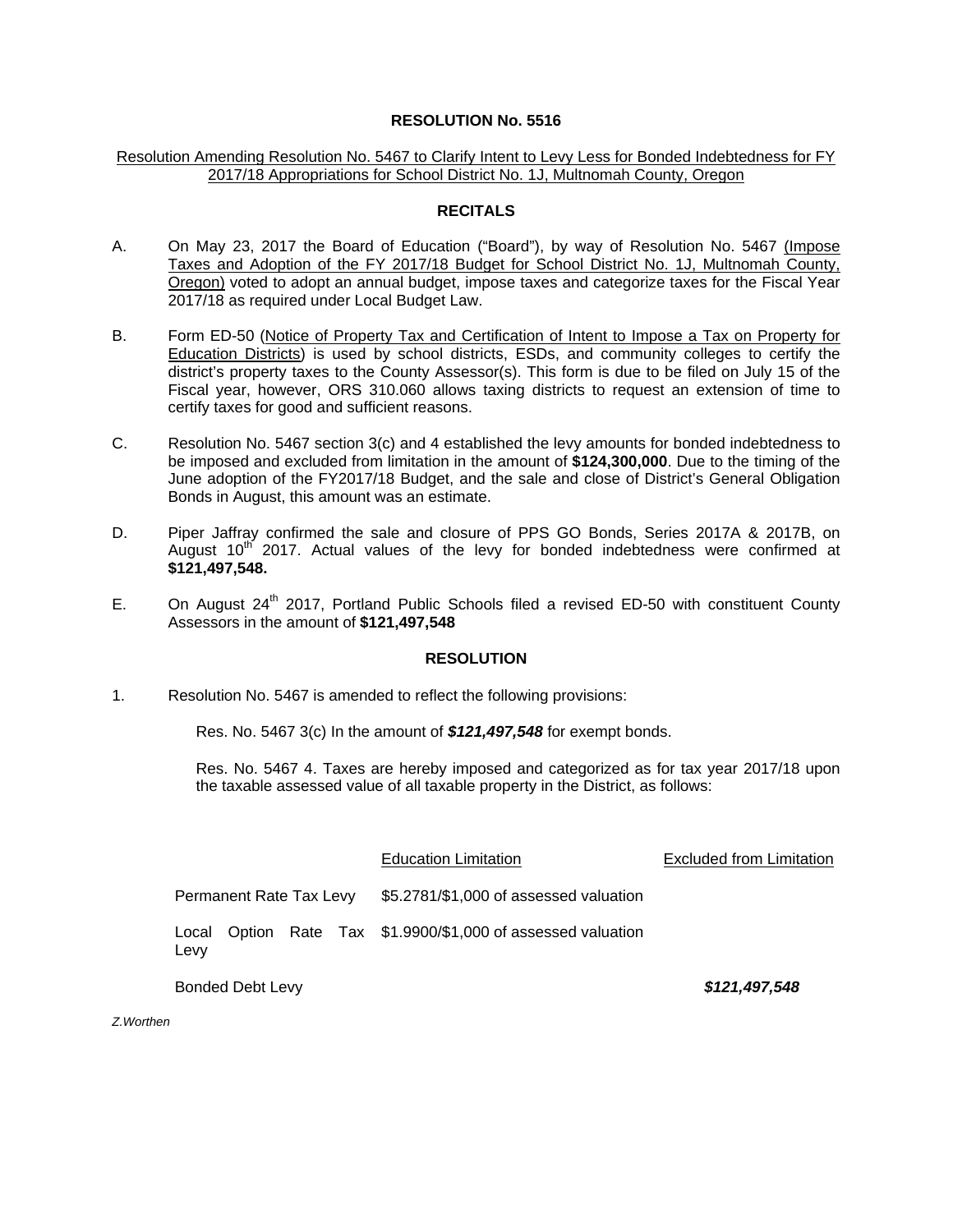A Resolution Authorizing the Multnomah County School District #1J (the "School District") to enter into a Settlement Agreement with Brian Samore ("Samore") (together, the "Parties").

## **RECITALS**

- A. Samore is a former employee of the School District;
- B. On April 7, 2017, Samore filed a lawsuit in the United States District Court for the District of Oregon, Portland Division, Case No. 3:17-cv-00554-MO (the "Action");
- C. On May 26, 2017, the School District filed an Answer denying all liability to Samore and asserting defenses;
- D. The School District continues to dispute Samore's claims and denies all liability to him, and Samore maintains that the School District is liable to him on his claims;
- E. Samore, through the Portland Association of Teachers ("PAT"), has presented various grievances against School District employees alleging violations of the collective bargaining agreement between the School District and PAT, and is part of a class grievance presented by PAT against the School District (together, the "Grievances") and the School District denies that the Grievances have merit; and
- F. The Parties have agreed to mutually resolve all disputes between them and are entering into a Settlement Agreement in order to avoid the uncertainties, expense, inconvenience, and burdens of further litigation in the Action and Grievances;

## **RESOLUTION**

- 1. School District to pay Samore \$71,500 lump sum;
- 2. School District agrees to withdraw its appeal of Samore's unemployment benefits. Samore had previously been awarded unemployment benefits and the School District appealed. Samore stands to receive \$15,300 per year in benefits.

\_\_\_\_\_\_\_\_\_\_\_\_\_\_\_\_\_\_\_\_\_\_\_\_\_\_\_\_\_\_\_\_\_\_\_\_\_\_ \_\_\_\_\_\_\_\_\_\_\_\_\_\_\_\_\_\_\_\_\_\_\_\_\_\_\_\_\_\_\_\_\_\_\_\_

3. School District will provide a neutral reference (dates of service, pay, etc.).

BOARD OF DIRECTORS OF THE PORTLAND PUBLIC SCHOOLS MULTNOMAH DISTRICT 1J

\_\_\_\_\_\_\_\_\_\_\_\_\_\_\_\_\_\_\_\_\_\_\_\_\_\_\_\_\_\_\_\_

By:

Chair **Date** 

Attest:

Board Secretary